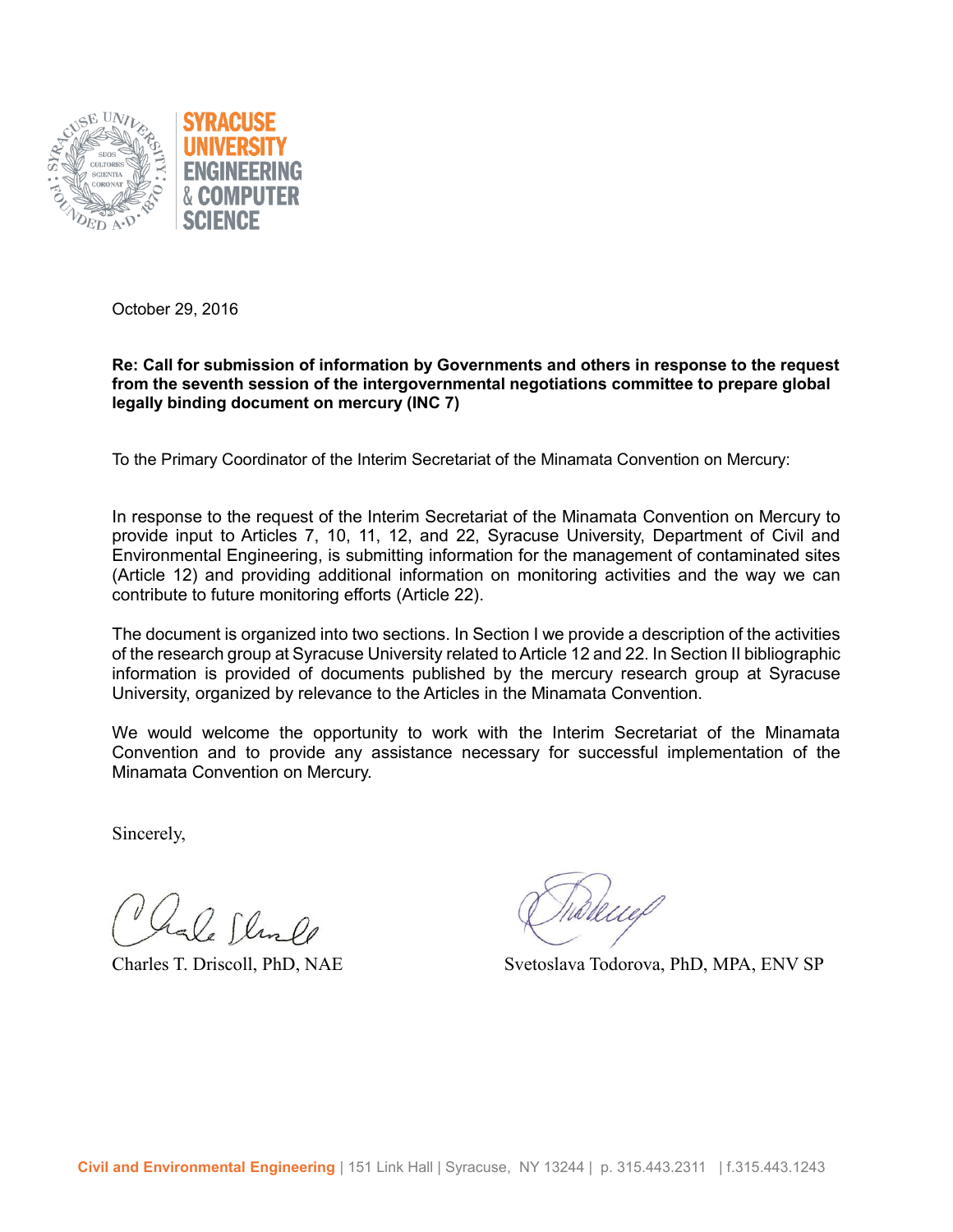# **Section I. Description of the Activities of the Syracuse University's Research Group**

The mercury research group at the Department of Civil and Environmental Engineering has a track record of studying the consequences of mercury pollution in remote ecosystems contaminated by atmospheric deposition and contaminated ecosystems, as well as understanding the linkages leading to bioaccumulation of mercury in terrestrial, freshwater, and marine ecosystems. The scientific findings of the group have been published in peer-reviewed journals, white papers, and policy booklets.

**Article 12 - Contaminated Sites.** Point-source mercury contamination of terrestrial and aquatic ecosystems is a result of uncontrolled direct or indirect releases from industrial activities. The contamination is rarely contained within the immediate areas and affects ecosystems and populations downstream or down-gradient of the contaminated site.

The Syracuse University mercury group has active research in contaminated sites and participated in management programs for remediation of mercury contamination. We have monitored and evaluated sites contaminated with mercury, and worked with industry partners to develop and implement in-situ remediation technologies. Examples of remediation sites we worked on are provided below:

- o Onondaga Lake, Syracuse, NY, USA Onondaga Lake was contaminated with mercury from a former chlor-alkali facility. We were involved in the long-term monitoring of sediments, water, and fish and worked on the development of a novel remedial technology for *in-situ* treatment. Remediation activities included removal of mercury from an upland site; groundwater treatment; dredging, sediment treatment, and capping; insitu treatment for methylation; and habitat restoration.
- $\circ$  Lake Pena Blanca, Arizona, USA Lake Pena Blanca was contaminated with mercury from gold-mining activities in the watershed which ceased more than 50 years ago. We were involved in site evaluation following unsuccessful remedial actions performed by others.
- o Syracuse brownfield, Syracuse NY, USA The site was contaminated with a mixture of metals and organic compounds. We monitored mercury re-emissions from the brownfield site prior and after the removal of the contaminated soil and documented decreases in atmospheric mercury evasion.
- o Penobscot River/Estuary Maine, USA The Penobscot River and Estuary was contaminated with mercury from a former chlor-alkali facility. We worked on documenting the extent of contamination. Clean-up remediation options are currently being evaluated.
- o Artisanal gold mining, Senegal and Peru- We are evaluating the extend of mercury contamination in soil, drainage waters, and fish downstream from artisanal gold mining sites in the Tambopata region, Peru and in Kharakhenna mine in Senegal. We provide technical expertise and offer capacity building in terms of educating local students and community members on sampling and analytical procedures, as well as educating indigenous people about the consequences of mercury pollution. This work is in progress.

An international methodology for evaluation of contaminated sites and selection of effective remediation technologies does not exist. Our experience shows that site-specific conditions and regulatory goals determine the selection of proper, cost-effective, and environmentally-sound remediation techniques.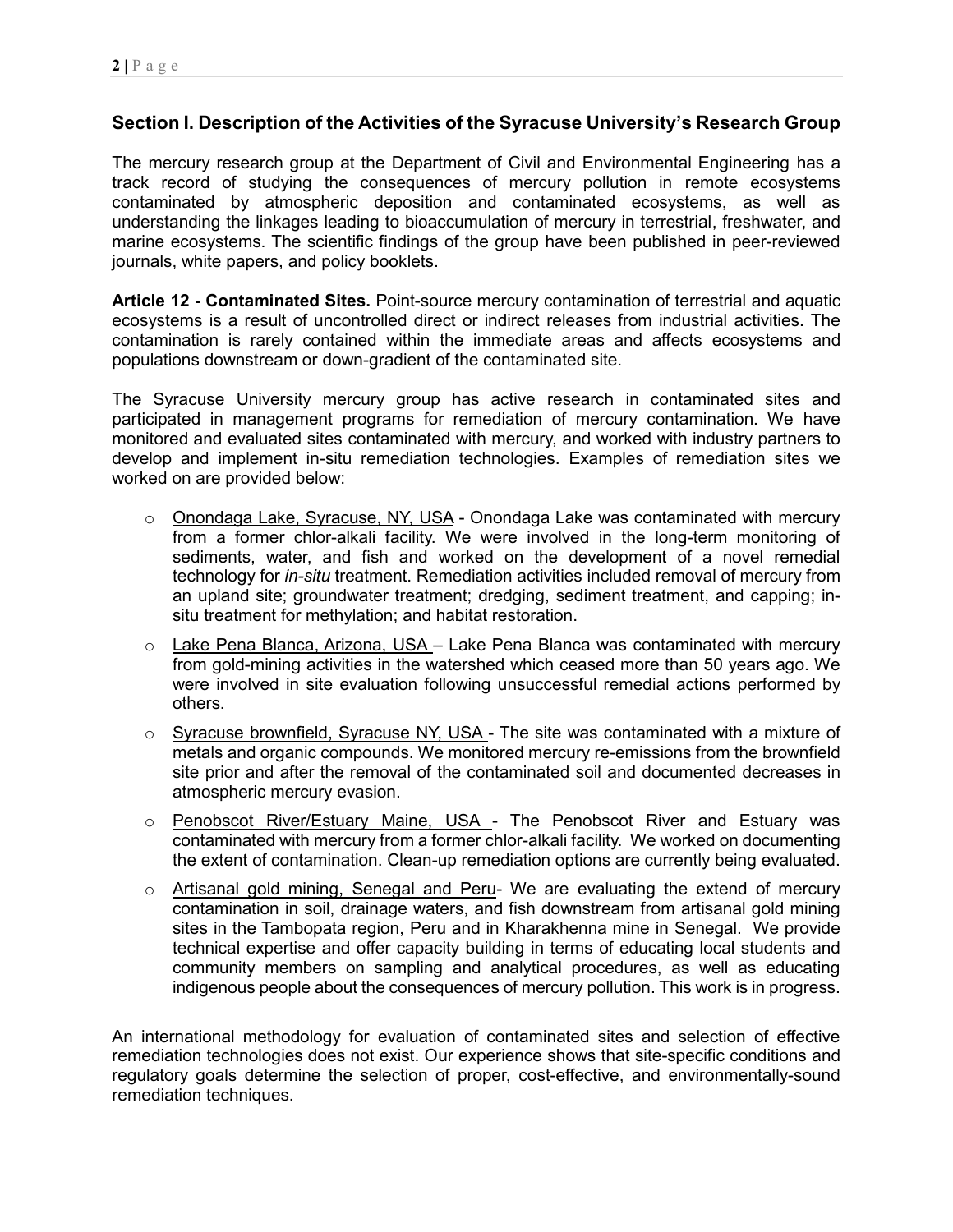We have the capacity and experience to help with the development of a systematic approach for evaluation of mercury-contaminated sites and for selection of proper remediation techniques. This may include a document outlining best available techniques (BATs) and best environmental practices (BEPs) for remediation of contaminated sites and development of matrix-based screening process for selection of BATs and BEPs based on desired performance criteria.

**Article 22 - Effectiveness Evaluation.** Atmospheric deposition has resulted in widespread contamination of mercury in remote ecosystems, including natural lands and marine environments. Work conducted by the Syracuse University group has helped document rates of atmospheric mercury deposition across complex landscapes, the transport and fate of mercury from atmospheric deposition, the influence of landscape characteristics in sensitivity to atmospheric mercury deposition, and bioavailability and exposure of organisms to atmospheric mercury deposition. The Syracuse University group is also interested in the recovery of ecosystems and organisms to decreases in mercury emissions and atmospheric deposition and has been documenting these effects. Some of the terrestrial and aquatic ecosystems the group has worked on are:

- $\circ$  Adirondack Mountain in NY, USA more than 15 years of time series data on atmospheric mercury concentrations, mercury deposition, surface water concentrations and fluxes at Huntington Forest, and data on water column mercury concentrations and fish for 25 lakes in the Adirondack Park since the early 1990s.
- o New York and New England region, USA Data on soil mercury from a regional survey of 100 sites in the early 2000s.

The research data from these sites are available for use by the Interim Secretariat of the Minamata Convention for the development of a baseline for evaluation of the Convention. We can provide input for the interpretation of the data as well as to participate in the evaluation of future monitoring efforts. The Syracuse University group is well positioned to provide an expert advice for the development of harmonized methodologies and quality assurance protocols for monitoring.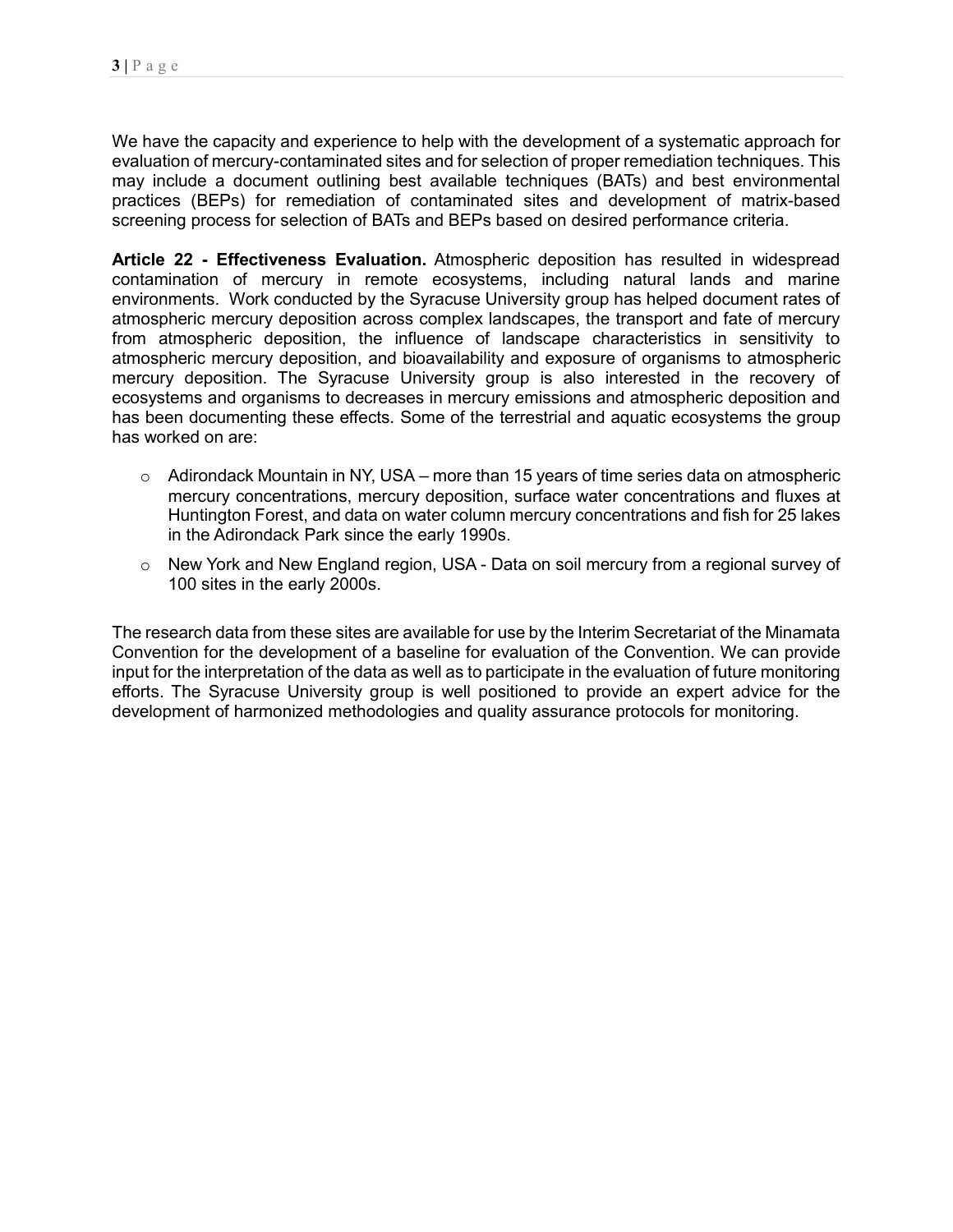# **Section II. Examples of relevant output from Syracuse University's group**

### **Article 12 - Contaminated Sites**

- Blackwell, B., C. T. Driscoll, M. Spada, S. Todorova, and M. Montesdeoca. 2013. Evaluation of zebra mussels (Dreissena polymorpha) as biomonitors of mercury contamination in aquatic ecosystems. Environmental Toxicology and Chemistry 32:638-643.
- Matthews, D. A., D. B. Babcock, J. G. Nolan, A. R. Prestigiacomo, S. W. Effler, C. T. Driscoll, S. Todorova, and K. M. Kuhr. 2013. Whole-lake nitrate addition for control of methylmercury in mercury-contaminated Onondaga Lake, NY. Environmental Research 125:52-60.
- Todorova, S. and Beutel. M. 2015. Conceptual model for recovery of eutrophic freshwater ecosystems from mercury contamination. International Conference of Mercury as a Global Pollutant, Jeju, South Korea.
- Todorova, S., C. T. Driscoll, D. A. Matthews, and S. W. Effler. 2015. Zooplankton community changes confound the biodilution theory of methylmercury accumulation in a recovering mercury-contaminated lake. Environmental Science & Technology 49:4066-4071.
- Todorova, S., C. T. Driscoll, S. W. Effler, S. O'Donnell, D. A. Matthews, D. L. Todorov, and S. Gindlesperger. 2014. Changes in the long-term supply of mercury species to the upper mixed waters of a recovering lake. Environmental Pollution 185:314-321.
- Todorova, S. G., C. T. Driscoll, D. A. Matthews, S. W. Effler, M. E. Hines, and E. A. Henry. 2009. Evidence for regulation of monomethyl mercury by nitrate in a seasonally stratified, eutrophic lake. Environmental Science & Technology 43:6572-6578.

### **Article 22 - Effectiveness Evaluation**

- Blackwell, B. D., C. T. Driscoll, J. A. Maxwell, and T. M. Holsen. 2014. Changing climate alters inputs and pathways of mercury deposition to forested ecosystems. Biogeochemistry 119:215- 228.
- Chen, C. Y., C. T. Driscoll, and N. C. Kamman. 2012. Mercury hotspots in freshwater ecosystems: Drivers, processes, and patterns. Page 352 in M. S. Bank, editor. Mercury in the Environment: Pattern and Process University of California Press, Berkeley, CA.
- Chen, C. Y., C. T. Driscoll, K. F. Lambert, R. P. Mason, L. Rardin, C. V. Schmitt, N. S. Serrell, and E. M. Sunderland. 2012. Sources to Seafood: Mercury Pollution in the Marine Environment. Dartmouth College, Hanover, NH: Toxic Metals Superfund Research Program.
- Drevnick, P. E., D. R. Engstrom, C. T. Driscoll, S. J. Balogh, N. C. Kamman, D. T. Long, D. G. C. Muir, M. J. Parsons, K. R. Rolfhus, R. Rossmann, and E. B. Swain. 2012. Spatial and temporal patterns of mercury accumulation in lacustrine sediments across the Laurentian Great Lakes region. Environmental Pollution 161:252-260.
- Driscoll, C. T., R. P. Mason, H. M. Chan, D. J. Jacob, and N. Pirrone. 2013. Mercury as a global pollutant: Sources, pathways, and effects. Environmental Science & Technology 47:4967-4983.
- Driscoll, C. T., C. Y. Chen, C. H. Hammerschmidt, R. P. Mason, C. C. Gilmour, E. M. Sunderland, B. Greenfield, and C. H. Lamborg. 2012. Nutrient supply and mercury dynamics in marine ecosystems: A conceptual model. Environmental Research 119:118-131.